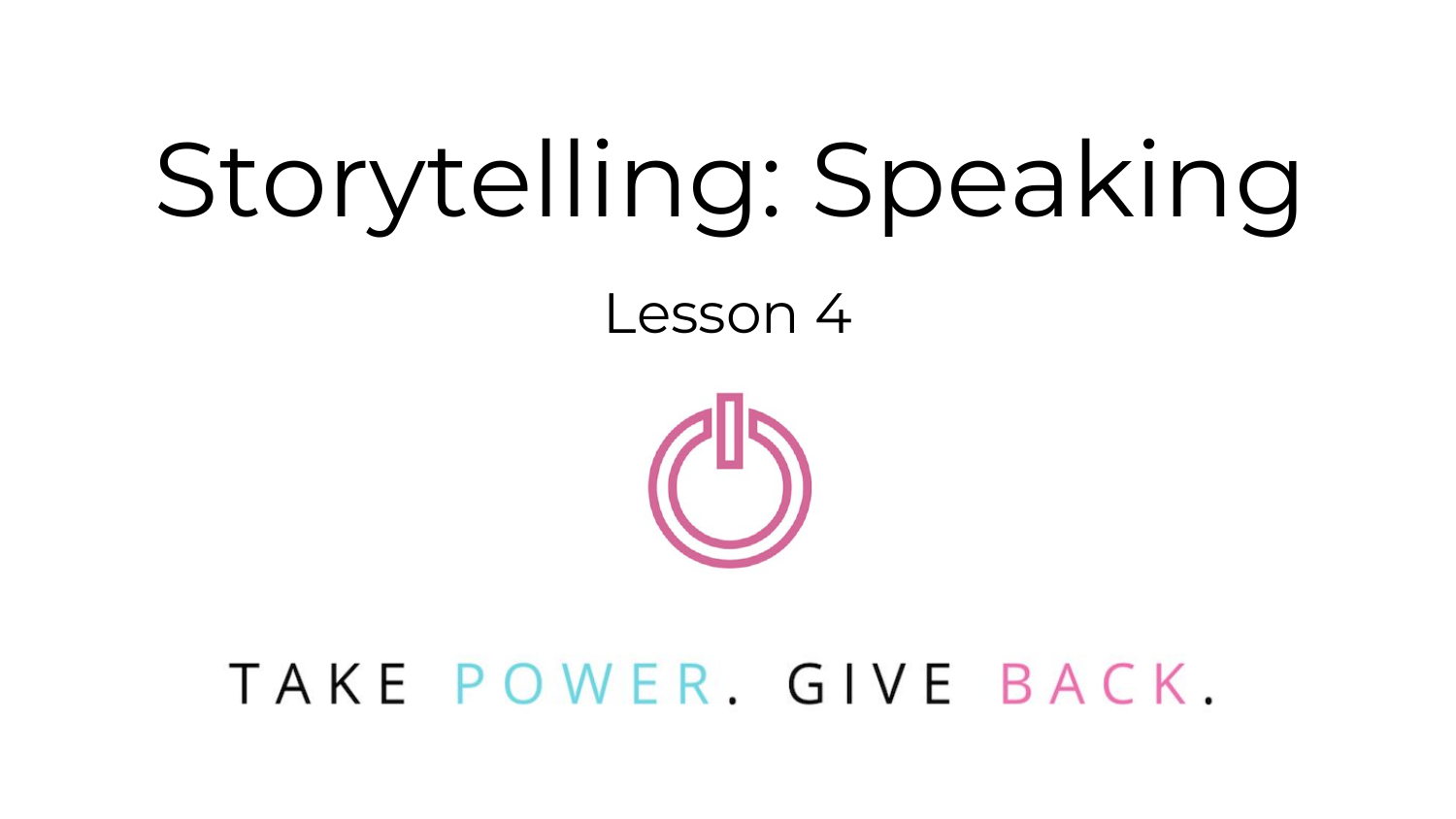### The Power You Wield



"Testifying has helped me understand that one individual's behavior and actions make a difference. That my actions are important to people other than myself."

Anita Hill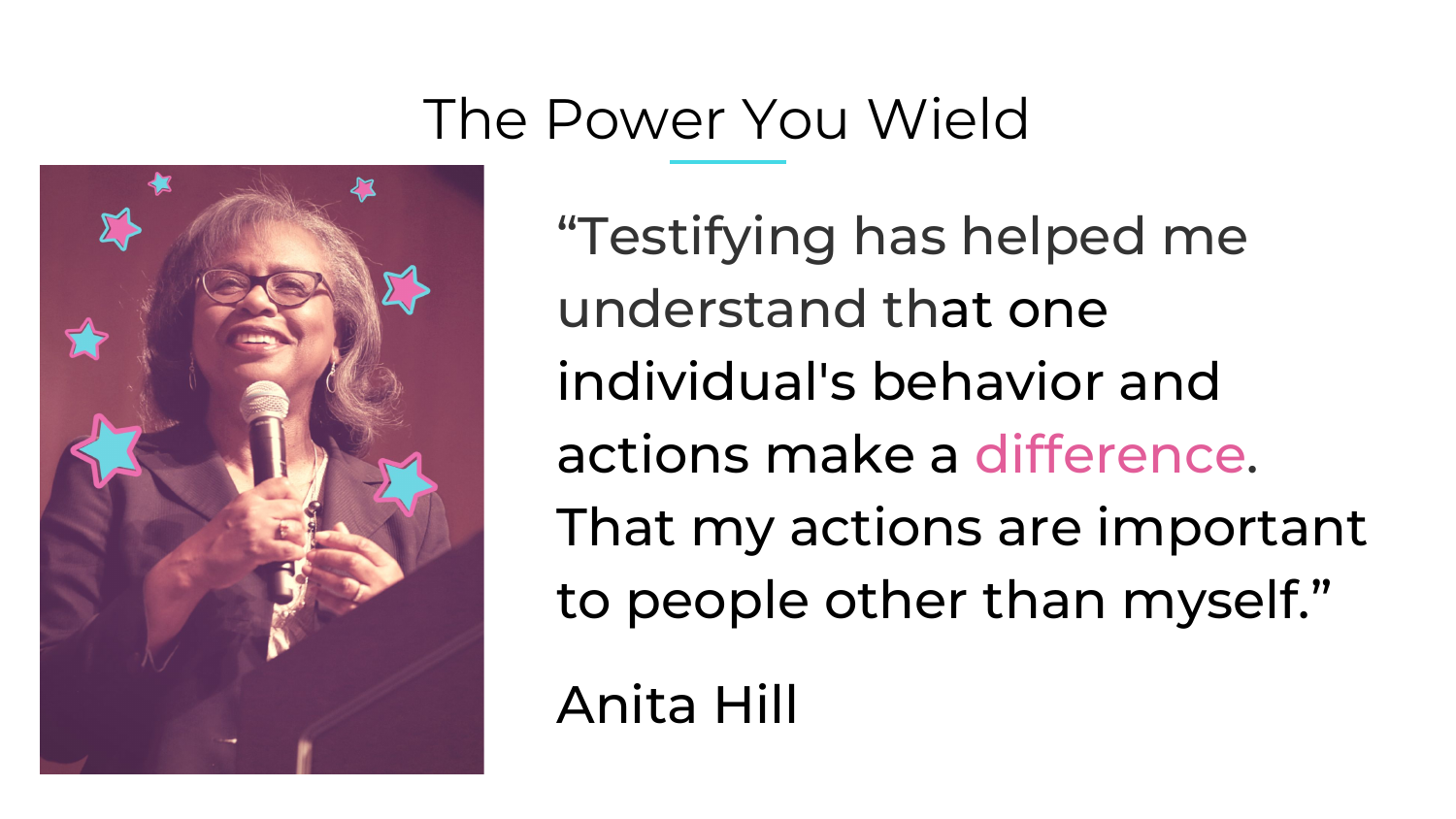# Testifying



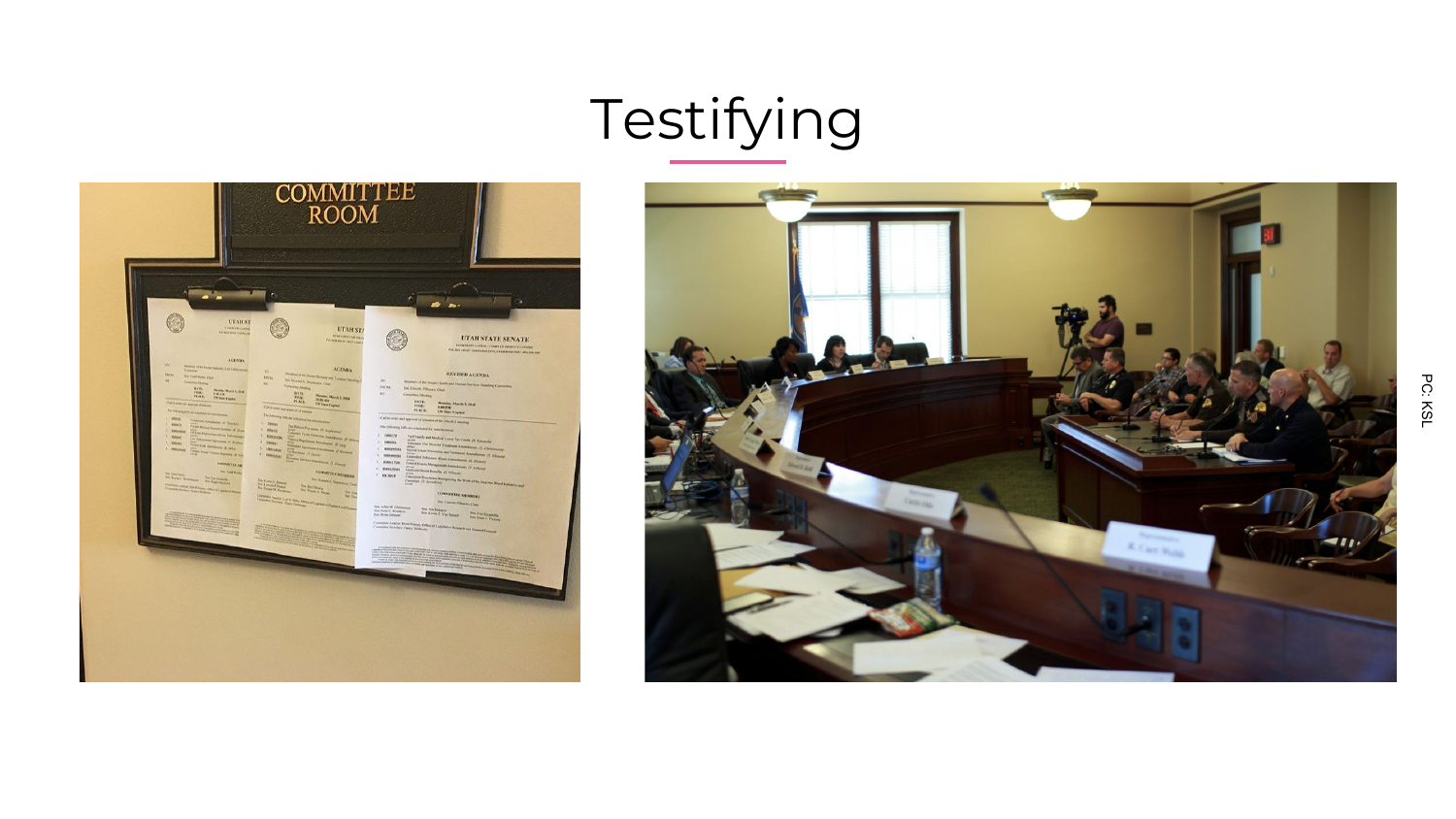### Editorials vs. Testimonies

**Editorials:**

● Read **silently**.

**Speeches:**

● Spoken **aloud**.

● **Longer** format.

● **Shorter** format.

How do we convert the passion and structure of our written words into effective **speeches**?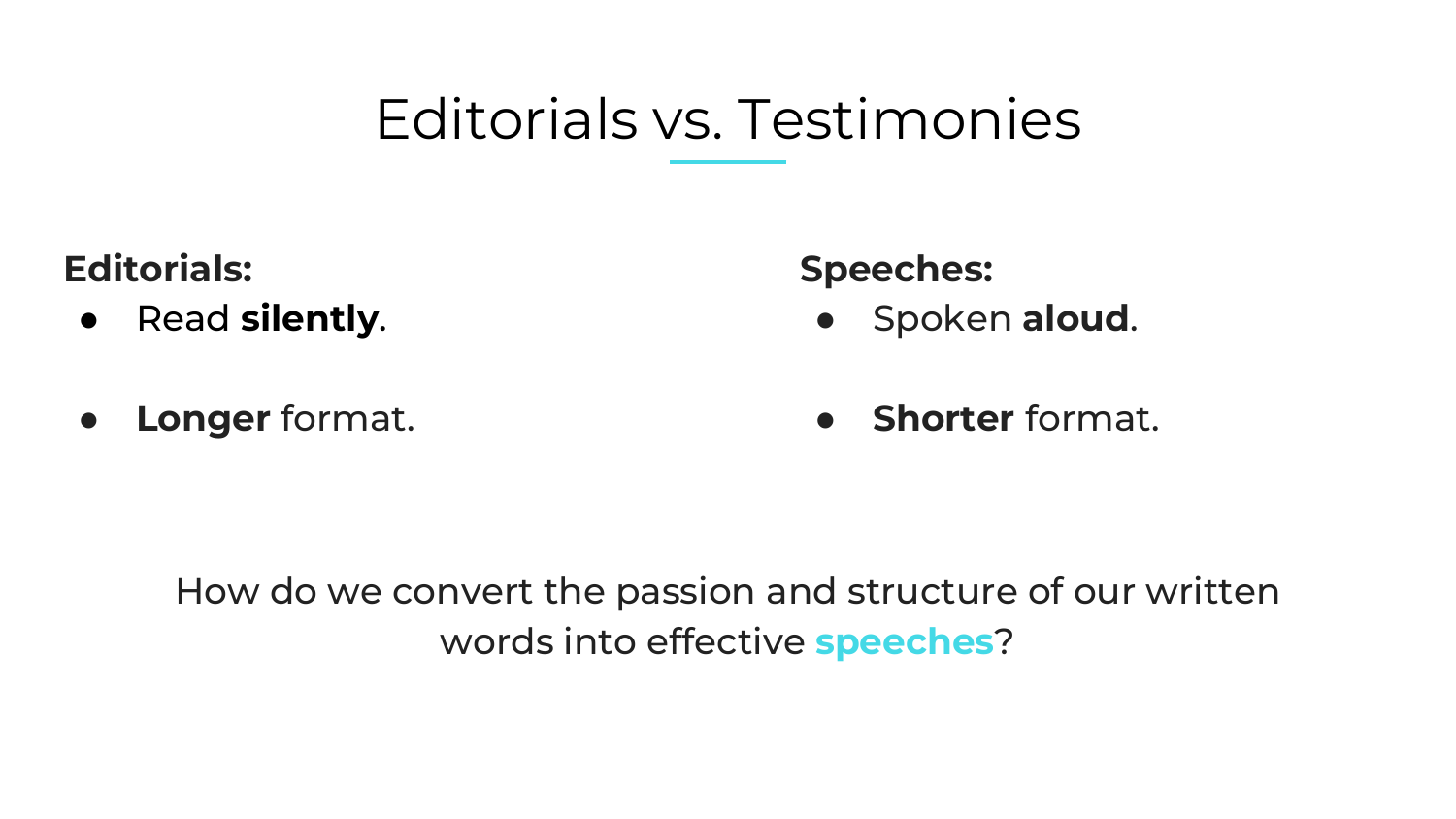### Structuring Testimony

1. Introduce **yourself**!

"Chair \_\_\_\_\_\_\_\_, members of the committee . . . ." For the record, state your name, address, and the organization or group you represent (if applicable).

- 2. Introduce your **story**.
- 3. Introduce your **beliefs** about the bill.
- 4. Discuss **why** you believe it: find statistics/studies, answer opposing arguments, etc.
- 5. Call to **action**: tell your legislator how you want them to vote!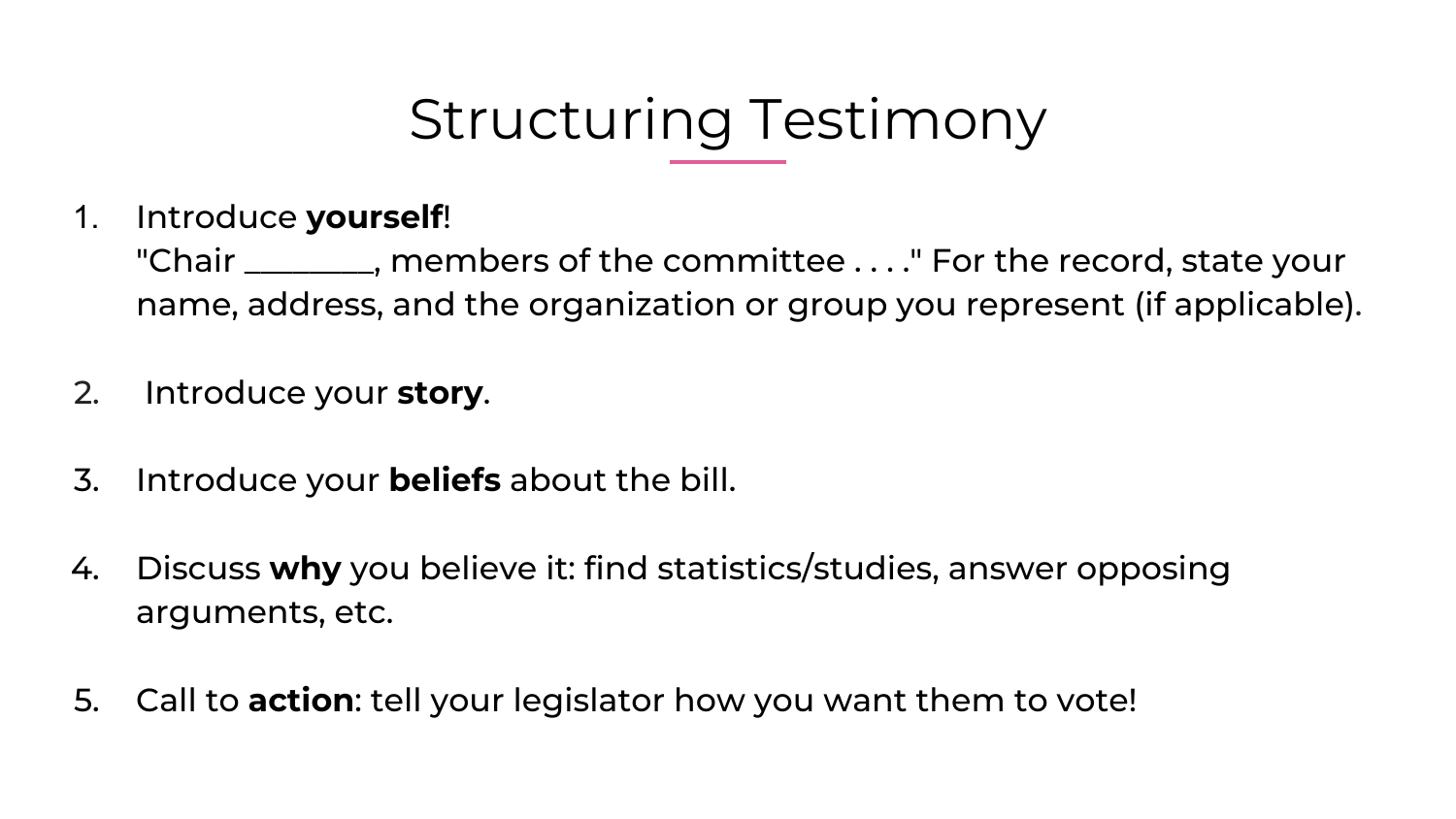### Structuring Testimony

Example:

#### **1. Introduce Yourself**

Chair Jones, members of the committee my name is Sarah Harmon and I live in South Jordan.

#### **2. Introduce Your Story**

Last December, I sat down on my parents' bathroom floor as my friend described the events of the night before — the night she was raped. This is not the only time I have dealt with rape. This is not the only bathroom confession I've heard. This is only the most recent.

#### **3. Introduce what you believe about the bill and why**

Legislators supporting House Bill 254 argue that protecting the campus community from abusers must be prioritized, even at the cost of a victim's privacy and desires. But protecting survivors is the only way to protect communities. The opposite of rape is ownership of your body. Reclaiming that ownership is central to healing. A community that strips control from survivors is a community where women do not feel safe reporting sexual assault. It is a community where rapists will not only escape punishment, they will escape notice. Communities that fail to prioritize the needs of survivors are not safe communities.

#### **4. Tell them how to vote!**

Vote no on HB254 to allow survivors to reclaim their autonomy.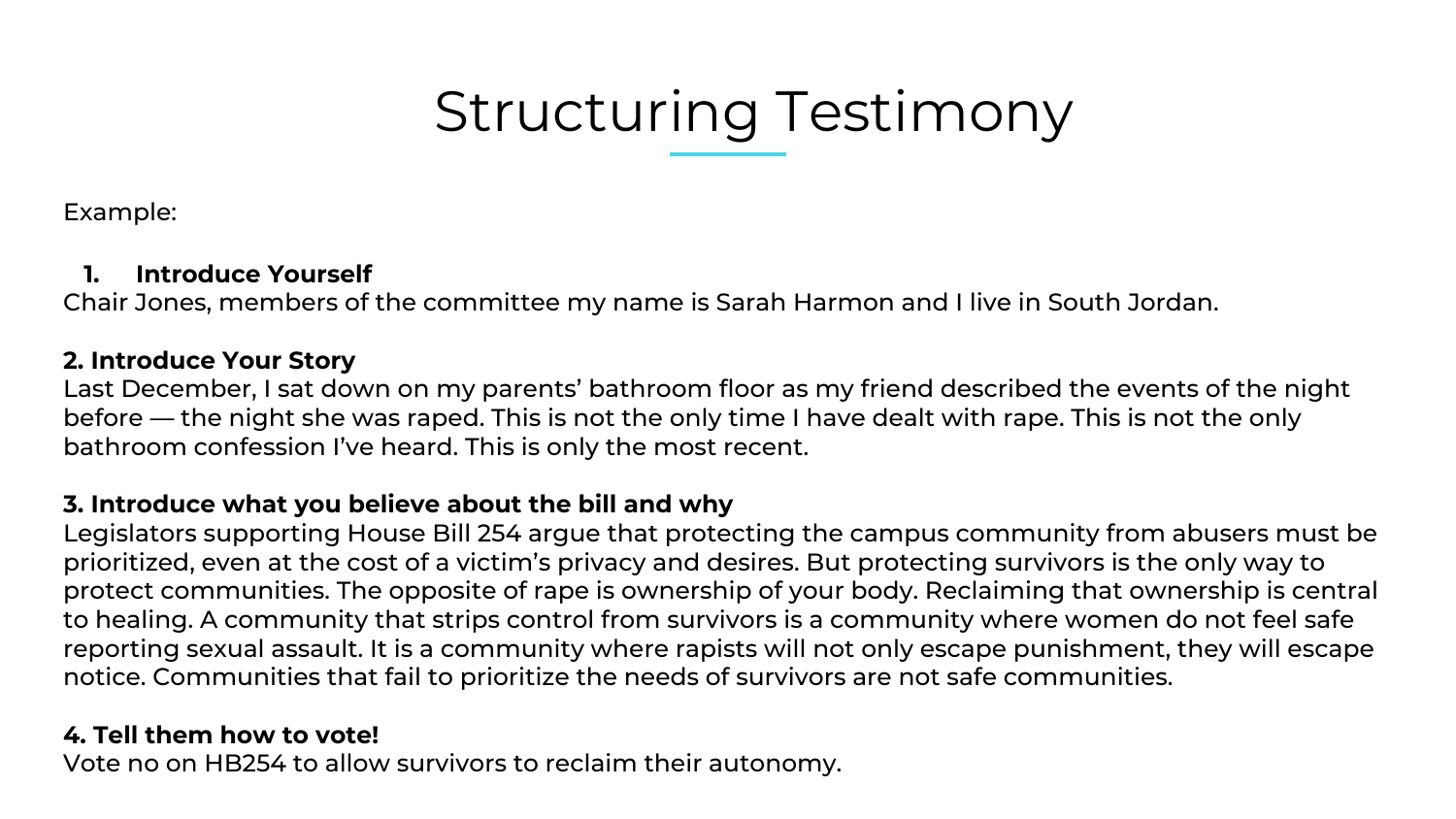## Delivering Testimony

**Persuasive speakers** take power and give back by:

- Knowing more than they say
- Asking directly for what they want
- Being confident in tone and posture

We can **become** persuasive speakers by:

- Practicing our speeches in the mirror
- Varying our pitch and rate
- Speak slowly and firmly
- Lifting our chins and letting our brilliance shine!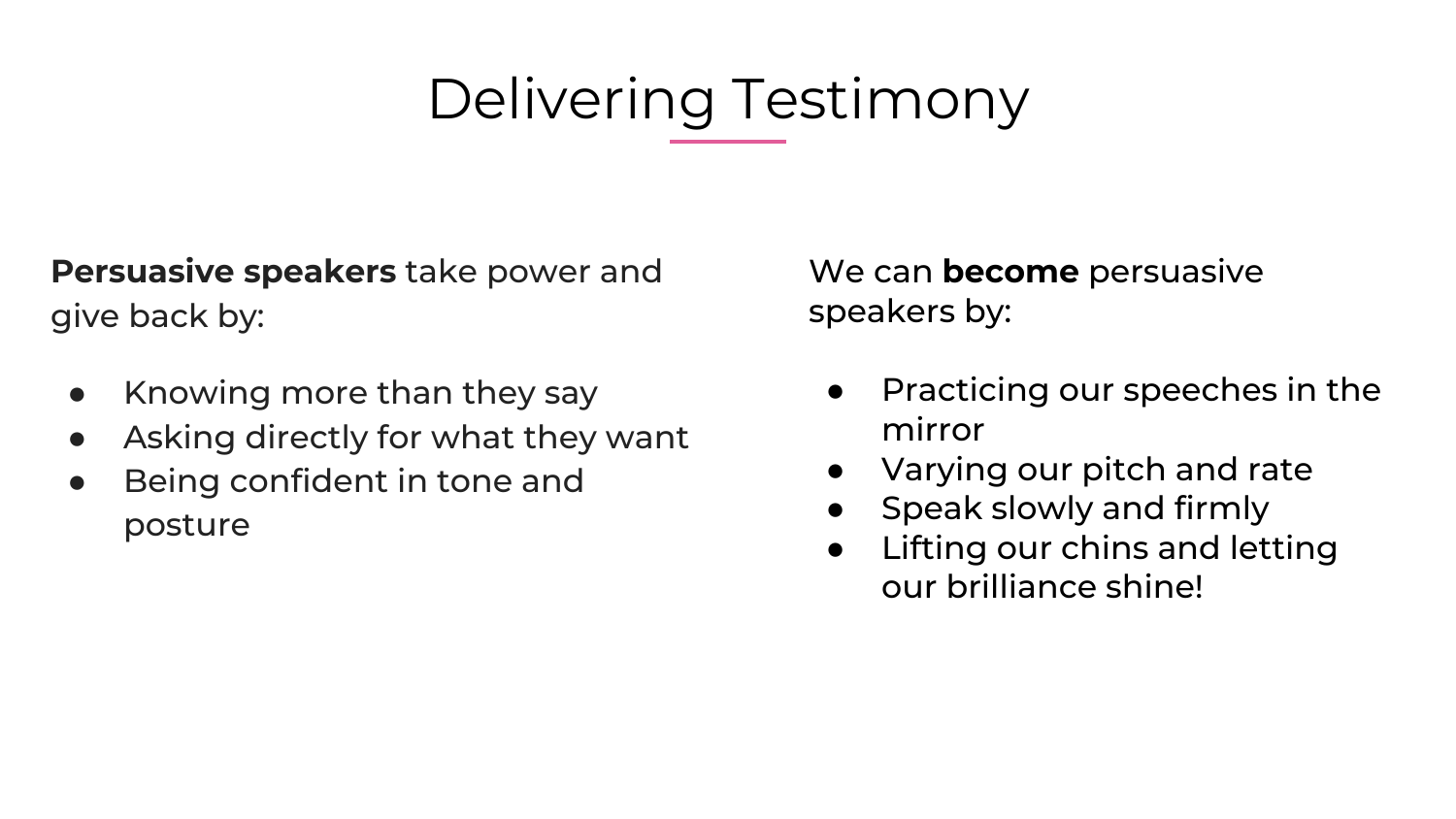## To-Do's

- 1. Turn your **op-ed** into a speech!
- 2. Submit a **video** of you delivering your speech.
- 3. Watch three videos of Parkland students controlling platforms!